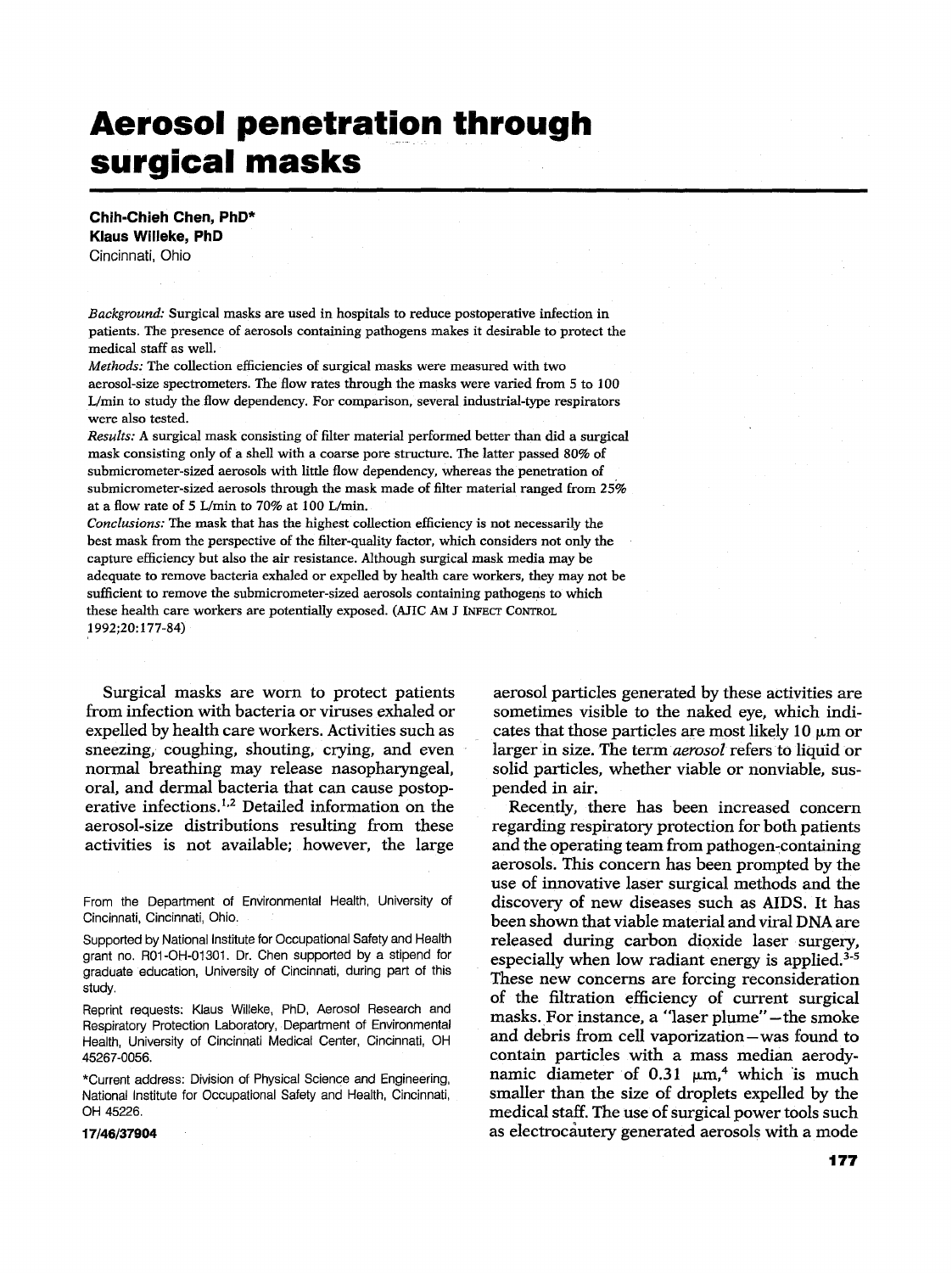

Fig. 1. Aerosol penetration and filter quality factor of two surgical masks.

aerodynamic diameter of  $0.07 \mu m$ .<sup>6</sup> The filtration performance of surgical masks must therefore be examined to ensure protection at a wide range of particle size, from less than  $0.1 \mu m$  to several micrometers.

Several studies have shown that surgical masks filter microbial aerosols released from the natural flora of the human body<sup>1,7,8</sup> or from nebulizers.<sup>9-13</sup> Other studies,<sup>14-16</sup> however, have claimed that the use of surgical masks had little benefit for the health of the patients in the operating room and in the ward. It has even been recommended that the wearing of masks in hospitals, a standard practice for decades, be abandoned. Disagreements among the studies are probably due to variations in experimental design, test agents, and test methods. Nevertheless, there is general agreement that surgical masks with higher filtration efficiency performed better than did those with lower efficacy.

In 1962 Green and Vesley<sup>8</sup> developed a method for measuring bacterial filtration efficiency  $(BFE).$ <sup>8</sup> In their test, 92.8% of the bacteria are contained in droplets that are  $4 \mu m$  or larger in

aerodynamic diameter. A slightly modified version of this test is still in use. In the in vivo BFE test mask retention is measured while the wearer coughs several times and expels a natural test aerosol of water and bacteria. In the in vitro BFE test the challenge aerosol is generated by aerosolizing *Staphylococcus aureus* bacteria with 0.1% peptone in water with a standard nebulizer. In both BFE tests retention by the mask is not dependent on the size of the bacteria but on the size of the droplets in which they are suspended. The size of a droplet may change with time and distance from the source, depending on the temperature and relative humidity of the environment through which it moves.

Both BFE tests require at least 24 hours for microbiologic culturing, counting, and analyzing. In contrast, testing with inert aerosols can be performed in minutes.<sup>17</sup> Polydisperse corn oil,<sup>11</sup> monodisperse dioctylphthalate  $(1.8 \mu m)$  physical  $diameter$ ),<sup>12</sup> and monodisperse polystyrene latex  $(0.8 \mu m)$  physical diameter)<sup>13</sup> aerosol particles have been used to measure the filtration efficiency of surgical masks. Masks that pass the physical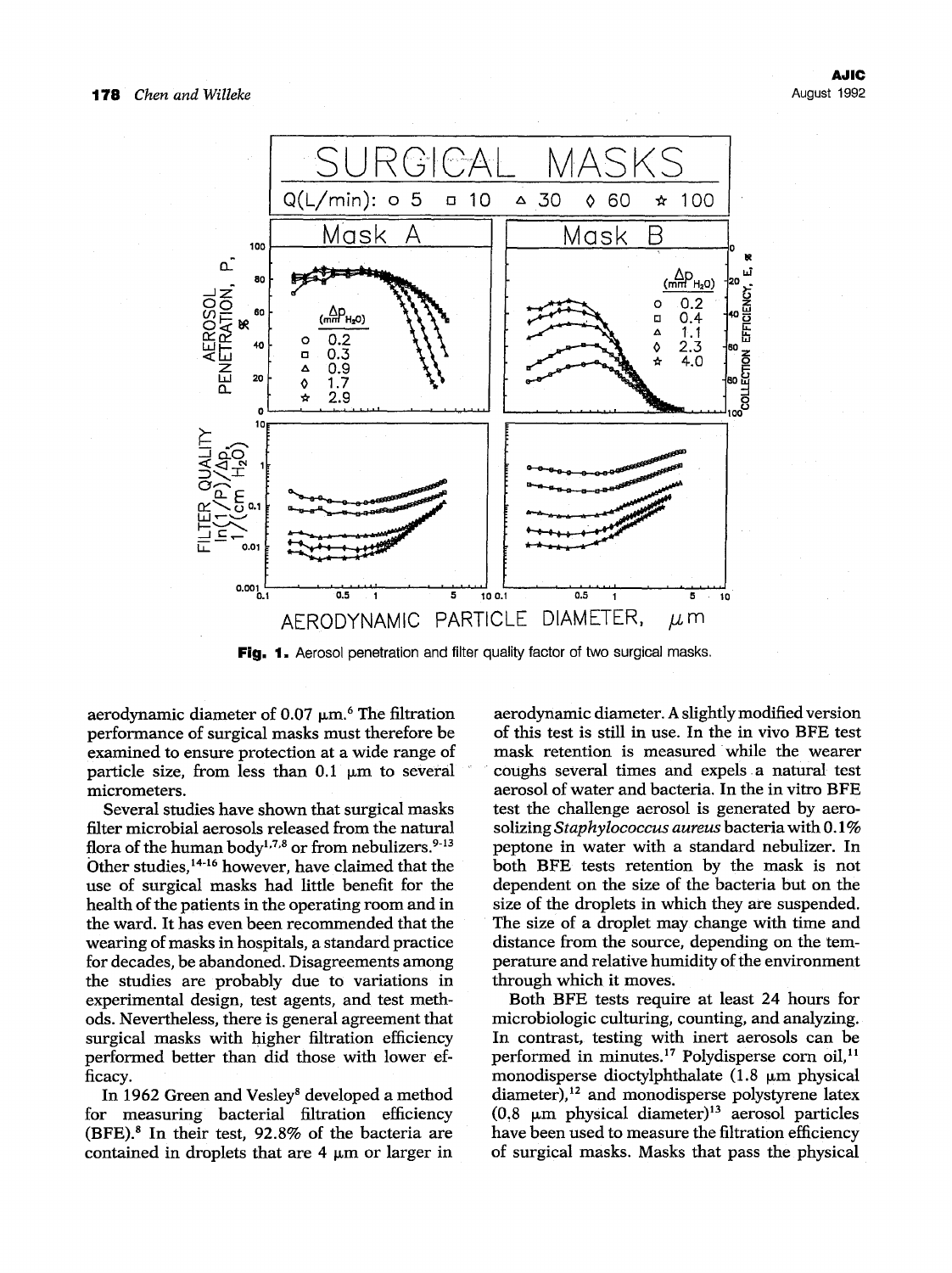tests (with monodispersed PSL particles of bacterial size) normally perform well in the biologic tests.<sup>13,17</sup> Masks that perform well in the biologic tests with large.particles, however, do not necessarily perform well in the physical tests with small particles, as we will show.

The protection provided by a surgical mask depends on the amount of aerosol that penetrates through the filter material and the degree of perimeter leakage, that is, the flow of aerosol through open spaces between the mask edge and the wearer's face. As we will show, the penetration of submicrometer-sized particles through the filter material of a mask can be high for available surgical masks, making most commercially available surgical masks ineffective for protection against submicrometer-sized aerosols. Face-seal leakage at the perimeter of a mask further increases the percentage of environmentally present aerosols that can penetrate to the breathing zone of the wearer.

The degree of face-seal leakage can be determined with masks made of high-efficiency particulate air (HEPA) filter material. In a fit test performed with a mask made of HEPA filter material, it is assumed that there is no aerosol penetration through the filter material. All aerosols measured inside the mask are therefore assumed to have penetrated through face-seal leaks along the perimeter of the mask. Several methods for testing fit have been developed and used by our laboratory<sup>18-20</sup> and new methods are currently under development, but these will not be discussed in this article because almost all surgical masks in use today are made of less-efficient filter material, for which perimeter leakage cannot be differentiated from filter penetration by available test methods.

Industrial hygienists refer to masks as *respirators* and differentiate between disposable filtering face-piece respirators and elastomeric respirators with one or two air-purifying cartridges attached to the rigid body. The Occupational Safety and Health Administration requires the fit testing of elastomeric respirators for specific industrial uses to ensure that the respirator selected seals well and thus provides a minimum of protection to the wearer.<sup>21</sup> Current fit-test methods use HEPA filter cartridges to eliminate aerosol penetration through the cartridges. For a filtering face piece with a rank below the HEPA filter, one cannot replace the filter material with a HEPA filter layer for testing without changing the physical characteristics of the face piece; perimeter leakage

therefore cannot be clearly separated from filter .... penetration. The fit of non-HEPA face masks cannot be quantitatively determined.

Surgical masks of the cone type are similar to industrial-type disposable respirators. No method yet exists by which perimeter leakage on surgical masks can be differentiated from aerosol penetration through the mask. In this article we therefore present only data on aerosol penetration through the fiker material of surgical masks. In actual wear situations, aerosol penetration to the wearer's breathing zone may be higher than the penetration percentages presented here.

The principal objective of this study was to examine the filtration performance of two surgical masks at a wide particle size range at different constant flowrates through the mask. For comparison, we also examined the filtration efficiency of four different types of industrial-type respirator. Filter medium performance in the submicrometer-size range is not a predictor of filter media performance for larger particle sizes, and vice versa. This means that the BFE with large droplets may not adequately measure the efficacy of surgical mask materials in removing small pathogen-containing particles, for example aerosolized blood-borne pathogens. Conversely, filter testing with submicrometer-sized aerosols may not adequately measure the efficacy of surgical mask materials in removing large expelled droplets.

# **METHODS**

Most surgical masks and most filtering face pieces used in industry are made of three layers: *cover web, filter layer,* and *shell.* The cover web protects and the shell supports the filter layer. The cover web and shell contribute only a small percentage to the overall collection efficiency and there is only a small pressure drop across these layers. The filter layer is responsible for most of the particle removal and airflow resistance. The thickness of the filter layer is increased when high filtration efficiency is needed, normally at the cost of air resistance. Most studies have evaluated the filtration efficiency of surgical masks without considering airflow resistance. Most surgical masks offer little airflow resistance compared with industrial-type high-efficiency masks. However, surgical operations are becoming more complicated and delicate, increasing the length of time a surgical mask may be worn. This may make small differences in air resistance an important issue in terms of comfort. The pressure drop  $\Delta p$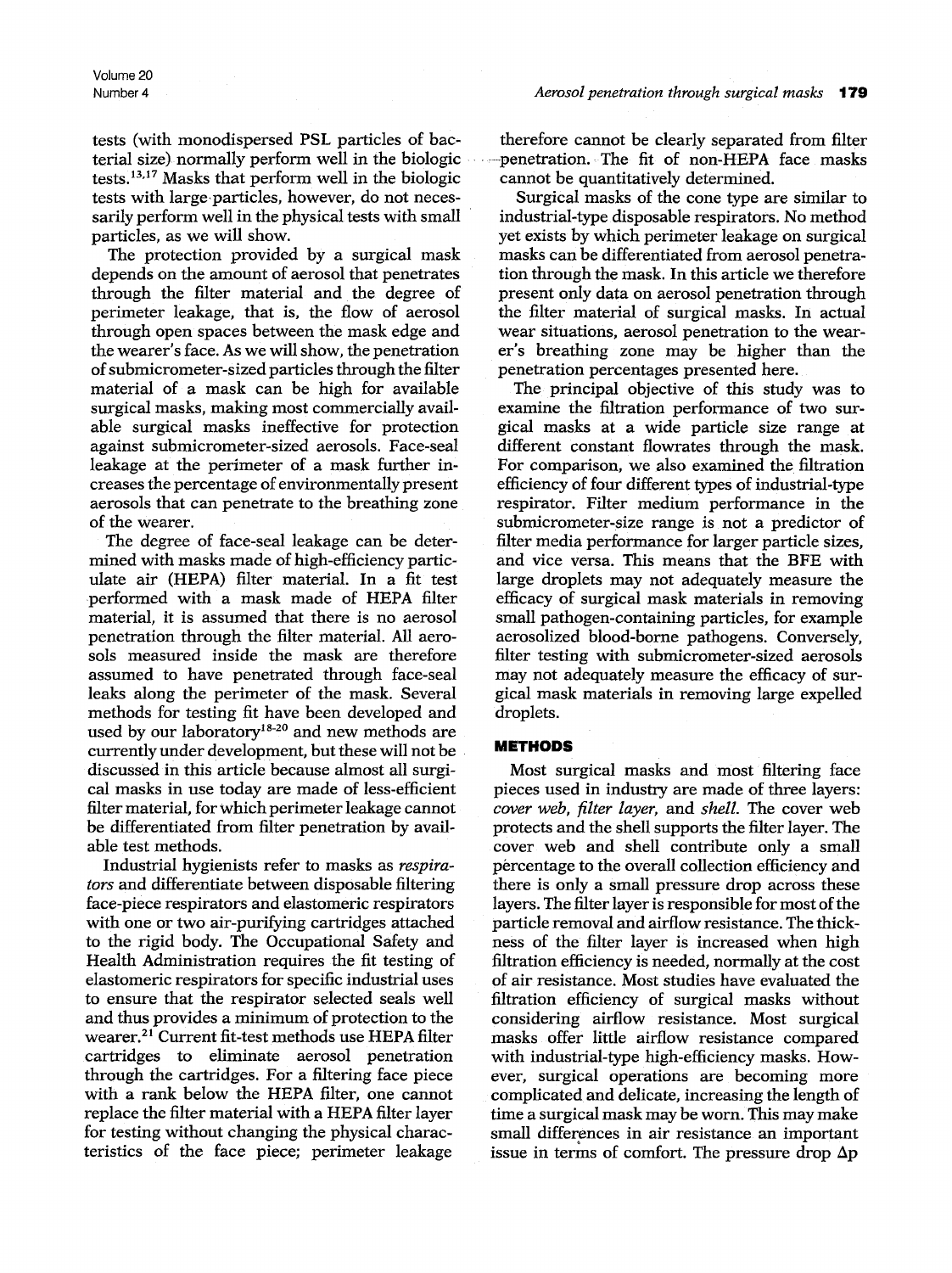across each mask is therefore also shown for each condition. In addition, the data are presented as a function of the filter quality factor, defined as  $ln(1/P)/\Delta p$  where P is the fractional aerosol penetration. The filter quality factor thus represents filtration efficiency per unit pressure drop.

To relate the performance levels of the surgical masks to those of industrially used masks, data will be shown for four categories of industrial-type respirators. In order from lowest to highest filtration efficiency, the types are nuisance dust (ND), dust-mist (DM), dust-mist-fume (DMF), and HEPA respirators. *Dust* is defined as a solid particle formed by crushing or other mechanical breakage of a parent material. *Mist* is a liquid particulate aerosol, typically formed by physical shearing of liquids such as nebulizing, spraying, or bubbling. *Fume* is a solid particulate aerosol produced by the condensation of vapors or gaseous combustion products. *Nuisance dust* refers to aerosols that "have a long history of little adverse effect on lungs and do not produce significant organic disease or toxic effect. ''22 ND respirators are single-strap, lightweight devices that normally have no filtration layer; they therefore induce little filter resistance. HEPA respirators are approved by the National Institute for Occupational Safety and Health (NIOSH) for respiratory protection against aerosols with a permissible exposure limit, measured as a time-weighted average (TWA), of less than  $0.05$  mg/m<sup>3</sup>.<sup>23</sup> The permissible exposure limit may be considered the TWA concentration for an 8-hour workday to which nearly all workers may be exposed, day after day over a working lifetime, without adverse effect. A TWA is an arithmetic mean for some period; it is distinct from an exposure limit or guideline, although exposure limits and guidelines are almost always expressed in terms of TWAs. DM and DMF respirators are approved by NIOSH for aerosols with a permissible exposure limit of not less than  $0.05$  mg/m<sup>3</sup>. ND respirators, which are not approved by NIOSH, may not legally be used in the workplace if respiratory protection is required.<sup>21</sup>

NIOSH is responsible for certification of all industrial-type respirators, but it does not certify ND respirators or surgical masks. NIOSHregulated filter tests specify a range of mean particulate sizes and measures of spread permissible for the test aerosols used to certify a specific category respirator. For example, DM respirators are required to collect 99% (based on mass) of silica aerosol, with a count median diameter of 0.4 to 0.6  $\mu$ m and a geometric SD not greater than 2.

A flat surgical mask, a molded-cone surgical mask, and four industrial-type respirators were evaluated in a filter test chamber previously described  $24,25$  that was modified for this study. A corn oil test aerosol was generated by a newly developed size-fractionating aerosol generator, which produces aerosols with a selected size distribution. The aerosols were neutralized by a 10 mCi krypton- 85 radioactive source to reduce the electrostatic aerosol charges. The neutralized aerosols were mixed into filtered air and introduced into the test chamber.

The data represent the average performance of at least five masks of the same brand. Most samples deviated less than 10% from the mean; this result indicated that the tested masks had been subjected to good quality control. The masks were sealed to a mannequin with petroleum jelly. The aerosol number concentrations inside and outside the mask were measured by an Aerodynamic Particle Sizer (model APS33B; TSI Inc., St. Paul, Minn.) and a Laser Aerosol Spectrometer (model LAS-X CRT; PMS Inc., Boulder, Colo.). The sampling flows of the Aerodynamic Particle Sizer and the Laser Aerosol Spectrometer were fixed at 5 L/min and 0.06 L/min, respectively. The flow rates through the masks ranged from a constant value of 5 to a constant value of 100 *L/min,* thus simulating the different physiologic workloads that result in a wide range of instantaneous flow rates during respiration. The pressure drop across the mask was monitored with an inclined manometer. The challenge aerosol concentration was about 600 particles/ $\rm cm^3$  (measured by the Aerodynamic Particle Sizer), with a count median diameter of 2.3  $\mu$ m and a geometric SD of 1.7.

The density and shape of an aerosol particle may affect the gravitational settling velocity and the impact characteristics of the particle in the human respiratory tract. The aerosol particle size is therefore presented in terms of the aerodynamic diameter, which is defined as the diameter of a unit-density sphere that has the same gravitational settling velocity as the particle in question. The filter performance data will be presented as a function of the individual particles' aerodynamic diameters. Such a presentation allows one to predict the performance of a tested mask in an aerosol cloud of a specific size distribution, given by its geometric SD and a mean or median size, such as the count, surface, or mass median aerodynamic diameter.

Two surgical masks, denoted A and B, were tested. Mask A is a thin molded-cone mask that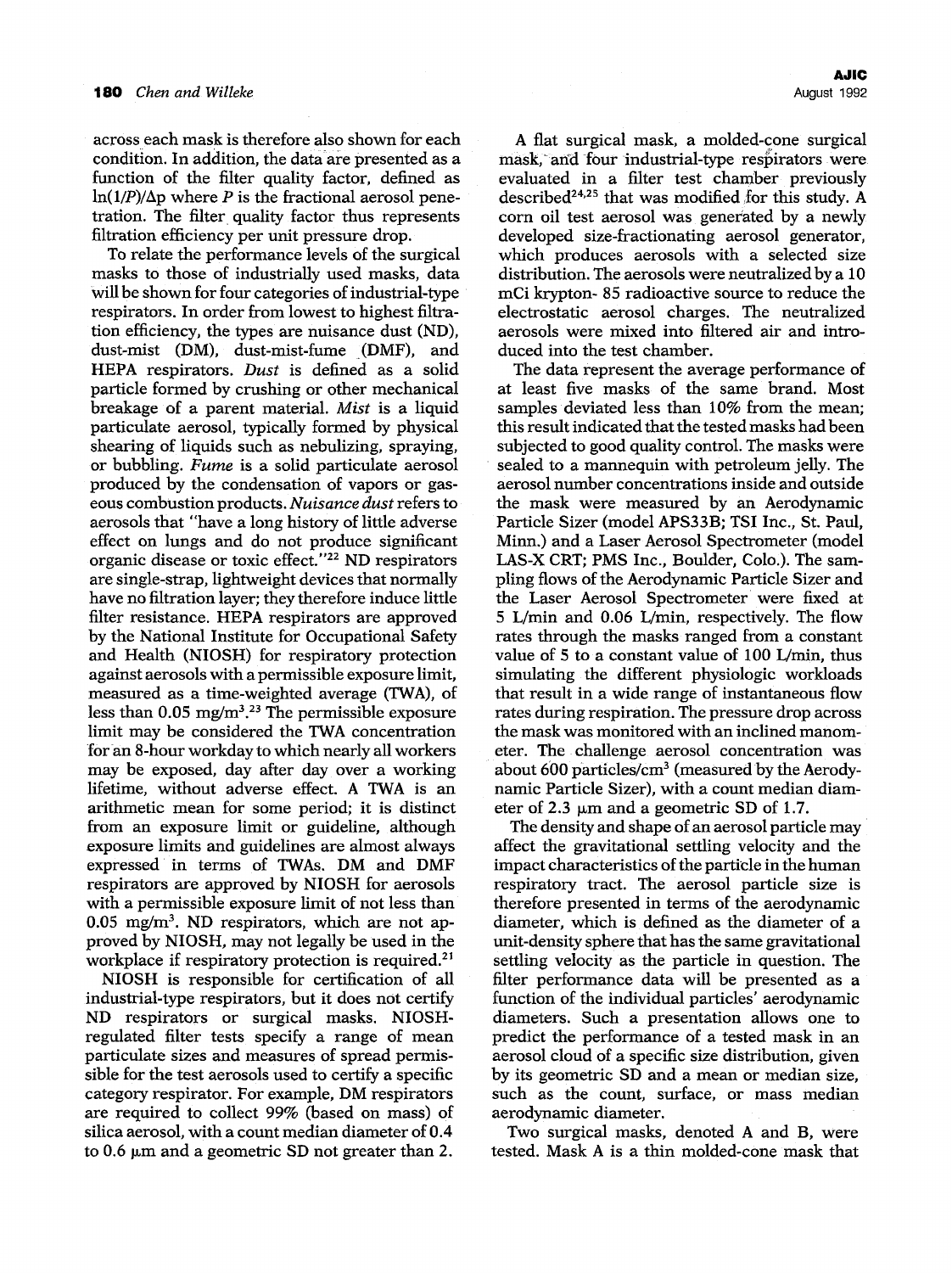Volume 20

lacks a filter layer; it is similar in appearance to the ND masks used in industrial environments. Mask B is a flat mask that contains a layer of filter material. Note that some brands of molded-cone mask include a filter layer.

### **RESULTS**

The aerosol penetration characteristics of the two surgical masks were quite different, as seen in Fig. 1. Mask A without filter material passed about 80% of the aerosols and had low airflow dependence for filtration of particles in the submicrometer size range. The penetration of aerosols greater than 1  $\mu$ m was more dependent on airflow. For 4  $\mu$ m aerosol particles, the penetration percentages ranged from about 10% at an airflow of 100 L/min to about 55% at 5 L/min. This corresponds to collection efficiencies of 90% and 45%, respectively. For mask A airflow dependence increased with aerosol size, as can be seen from the wide spread of the penetration curves. Note that the aerosol penetration data were obtained by counting the particles in specific size ranges inside the mask and comparing the number inside with the corresponding number of particles outside the mask. If the mass of each particle size had been measured by a different technique, the same curves would have resulted. Thus the aerosol penetration data of Fig. 1 are given as a function of particle size, independent of the method of measuring particle size. When challenged by a particle cloud, the overall aerosol penetration (considering all particle sizes) depends on the median size and measurement method for that cloud. The penetration efficiency, P, which is 100% minus the collection efficiency,  $E$ , is shown on the right-side of Fig. 1.

Aerosol penetration through mask B, with a filter layer, was less than that through mask A, without a filter layer. The capture of submicrometer-sized aerosol particles by mask B was strongly dependent on airflow. The penetration percentages for the  $0.3 \mu m$  particles (normally regarded as the most penetrating size in filter testing) ranged from about 25% at an airflow of 5 L/min to about  $65\%$  at 100 L/min.

Our work on industrial-type respirators has shown that removal by electrostatic attraction is the primary filtration mechanism for submicrometer-sized aerosols.<sup>24</sup> At low flow rates, there is more time for aerosol particle removal by electrostatic forces and therefore less penetration for mask B. For aerosols greater than 1  $\mu$ m, removal by mechanical action such as intercep-

tion and impaction dominates; removal of these larger particles is therefore higher at high flow rates, as is clearly seen for mask A. More than 95% of the aerosols larger than  $3 \mu m$  are captured by mask B at all flowrates.

Fig. 1 clearly shows that mask B removes aerosols more effectively than does mask A; however, the pressure drops across these masks, also shown in Fig. 1, are somewhat higher for mask B than for mask A. We have therefore also presented the filter quality factor for our data. This represents the filtration efficiency per unit pressure drop and is shown in Fig. I for both masks. Because mask B contains a filter layer, which removes particles effectively, its filter quality factor is considerably higher than that for mask A, which consists only of a barrier cone. For example, the filter quality factor is 0.78 for mask B and 0.15 for mask A on challenge with a 0.3  $\mu$ m aerosol at 5 L/min. That is, mask B provides five times more filtration per unit pressure drop than does mask A. Because pressure drop is independent of particle size at a given flow rate, the filter quality factor increases with particle size, corresponding to the aerosol penetration decrease with particle size.

Fig. 2 compares the performance of the two surgical masks with three of the four industrialtype respirators at a constant flow rate of 30 L/min. Fig. 3 compares the performance of the two surgical masks with all four industrial-type respirators at a constant flow rate of 100 L/min. An instantaneous flow rate of 30 L/min during inhalation or exhalation corresponds to an average breathing rate of 15 L/min or less, a low to medium workload. An instantaneous flow rate of 100 L/min corresponds to an average breathing rate of 50 L/min or less, a heavy workload. The flow rate across a mask is not affected by building ventilation.

The penetration and filter quality data are shown on a linear scale in Fig. 2. To show the performance data for the HEPA mask as well, which was tested only at the high flow rate because of its low number of penetrated particles, the data in Fig. 3 are shown on a logarithmic scale.

The aerosol penetration characteristics of surgical mask A are similar to those of the ND mask. At a flow rate of 30 L/min (Fig. 2), both pass more than 80% of the submicrometer-sized particles and a significant percentage of the larger particles (more than 50% of 3  $\mu$ m particles). At 30 L/min, aerosol penetration of surgical mask B is lower than that of the ND mask but higher than those of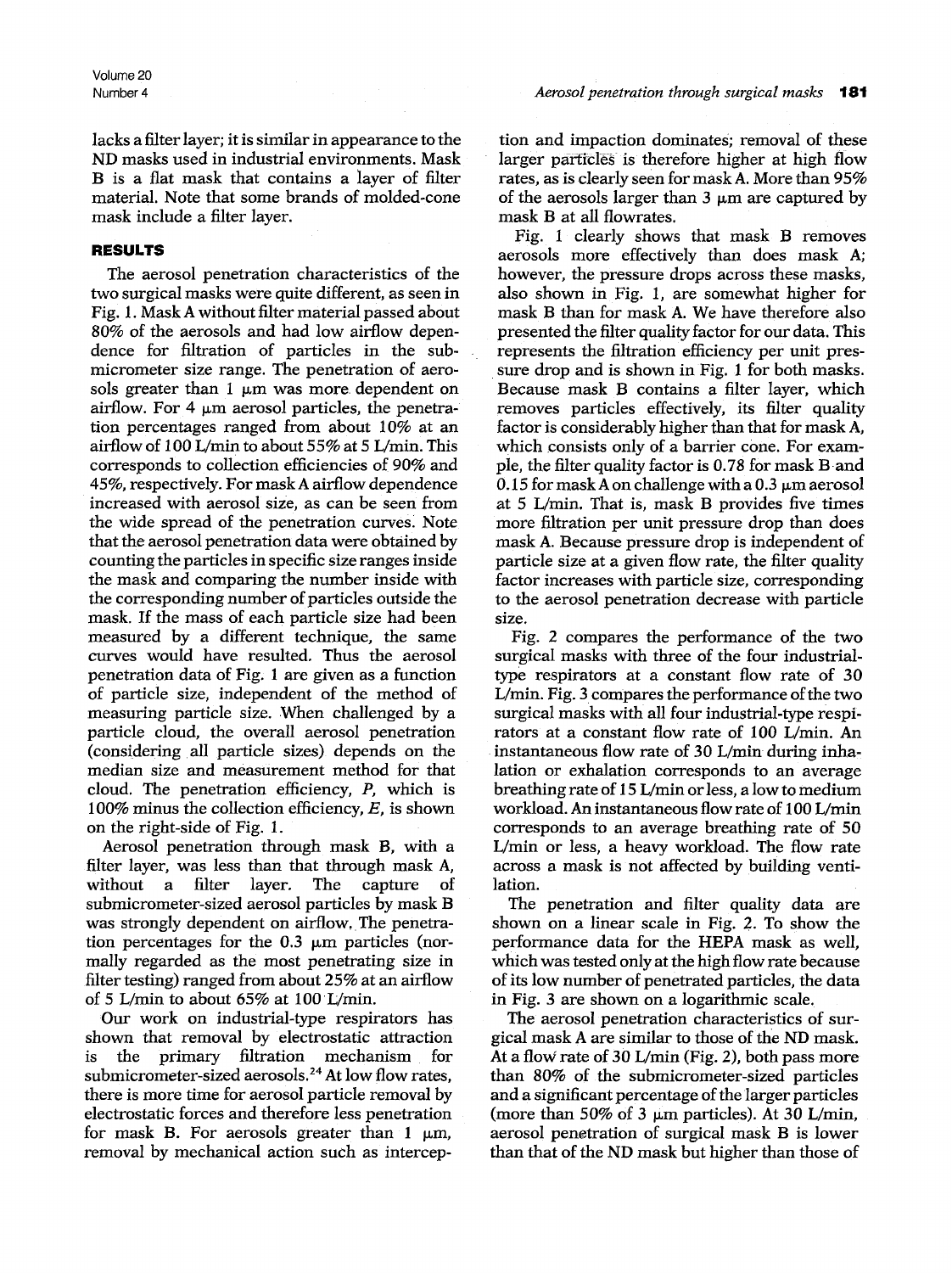

**Fig. 2.** Performance comparison of surgical masks with industrial-type respirators at a flow rate of 30 L/min. *Top*, The pressure drop across each mask (in mm H<sub>2</sub>O) is given in parenthesis.

the DM and DMF respirators. Mask B passes about 50% of submicrometer-sized aerosol particles but passes a much lower percentage as the particle size increases. DM respirators are normally used to protect workers from inhaling aerosols greater than 1  $\mu$ m. Fig. 2 shows that the DM respirator we tested effectively removed particles greater than 1  $\mu$ m and passed about 10% or less of submicrometer-sized particles. DMF respirators are expected to remove most of the submicrometer-sized aerosol particles; Fig. 2 shows that 2% or less of the submicrometer-sized particles passed through the DMF respirator.

When rank ordered by collection efficiency (from high to low), mask DMF appears to perform best, followed by DM, and surgical mask B. Masks ND and surgical mask A perform worst in terms of aerosol penetration. The rank-order changes, however, when the filter quality factor is used as the indicator of performance. Fig. 2 shows that mask DM has the best filter quality, followed by DMF, surgical mask B, ND, and surgical mask A. This indicates that mask DM, is designed best for air to pass through and for particles to be retained. The pressure drop across the DM mask is higher than for the surgical masks, however, which is an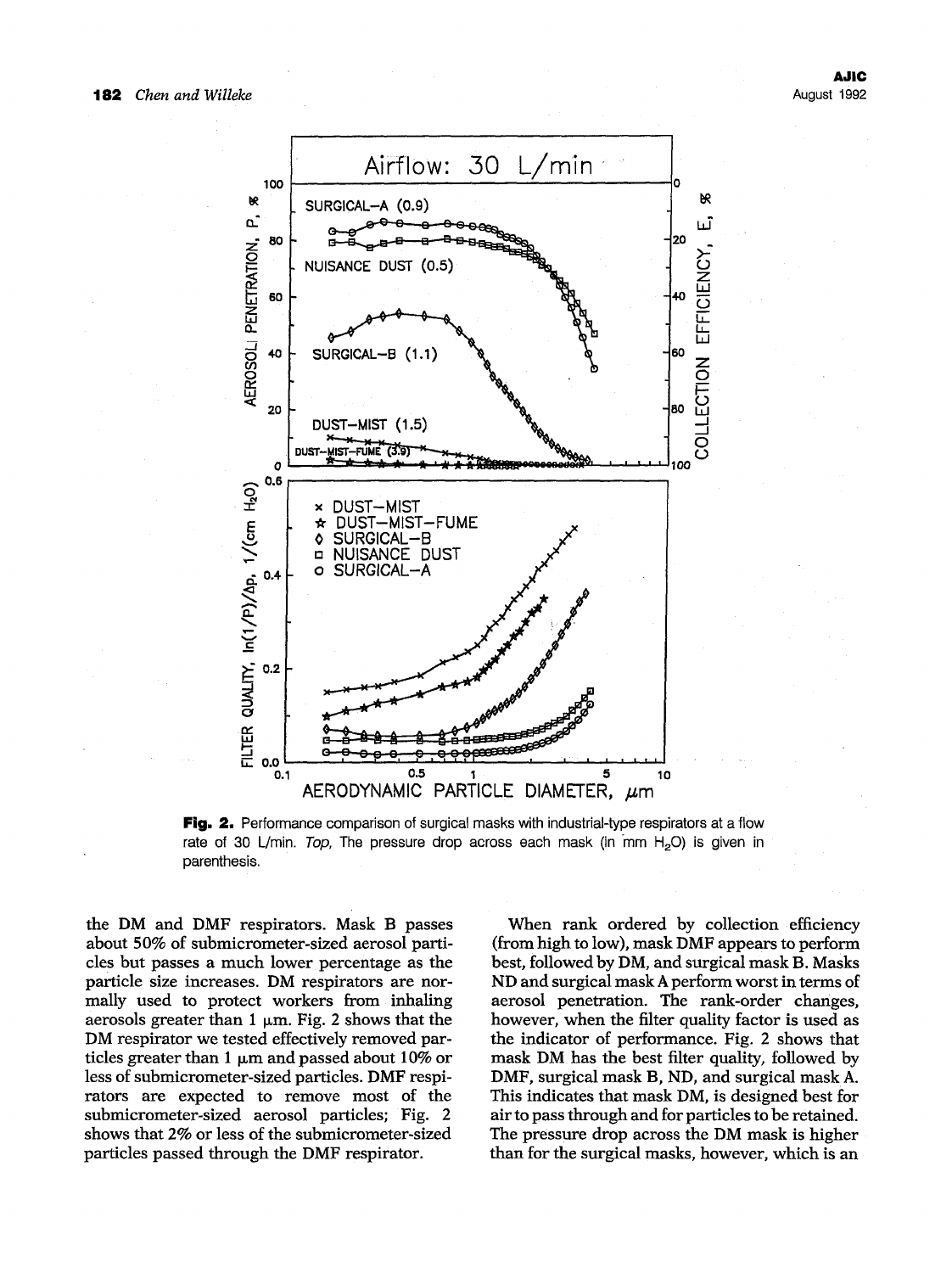

Fig. 3. Performance comparison of surgical masks with industrial-type respirators at a flow rate of 100 L/min. *Top*, The pressure drop across each mask (in mm H<sub>2</sub>O) is given in parenthesis.

important consideration for health care workers.

At a flowrate of 100 L/min (Fig. 3) the HEPA mask is seen to have the least aerosol penetration, less than 0.03% at 0.3  $\mu$ m. Its filter quality is about the same as that of the DM respirator, because the tested DM respirator consists of one filter layer and the tested HEPA respirator, which is made by the same manufacturer, consists of six of the same filter layers.

# **DISCUSSION**

Surgical mask B, with a filter layer, effectively removed large aerosol particles at all air flow rates tested. As such it satisfies the intended purpose of

removing bacteria expelled by the wearer. Nevertheless, neither of the two surgical masks tested may be considered sufficiently effective in removing submicrometer-sized aerosol particles. Such airborne pathogens as aerosolized blood-borne pathogens may be in this size range. Perimeter leakage further increases the percentage of externally present aerosols that penetrate to the wearer's breathing zone.

Industrial-type respirators with different filtration efficiencies are available. DM masks are more effective than are ND masks. DMF masks are even more effective, and HEPA masks retain nearly all aerosol particles. However, the pressure drop